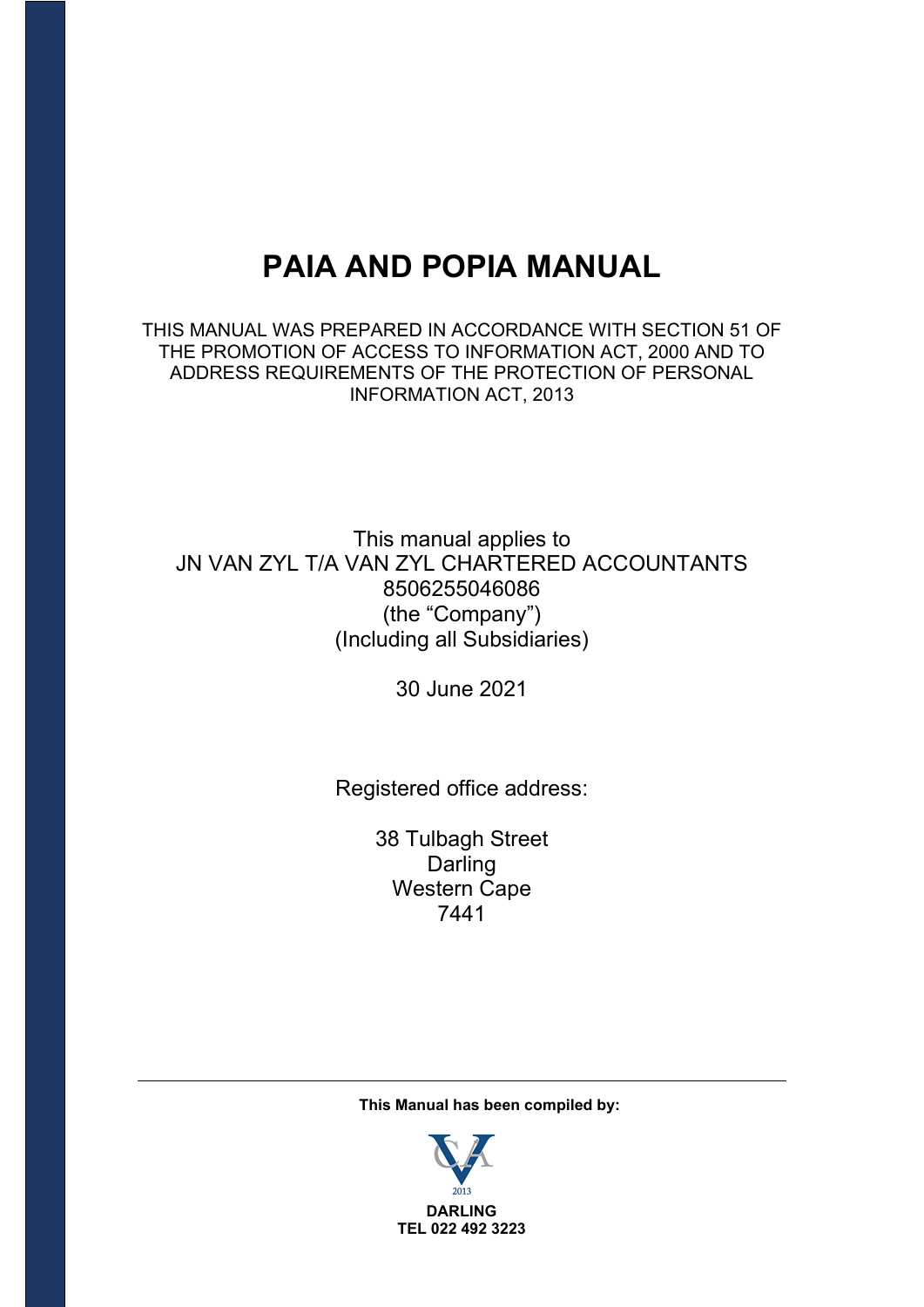## **1. INTRODUCTION**

The Promotion of Access to Information Act, 2000 (the "PAIA Act") gives third parties the right to approach private bodies and the government to request information held by them, which is required in the exercise and/or protection of any rights. On request, the private body or government is obliged to release such information unless the PAIA Act expressly states that the records containing such information may or must not be released. This manual informs requestors of procedural and other requirements which a request must meet as prescribed by the PAIA Act.

The Protection of Personal Information Act, 2013 (the "POPIA Act") provides for:

- a) promotion the protection of Personal Information<sup>1</sup> processed by public and private bodies;
- b) certain conditions so as to establish minimum requirements for the processing of PersonalInformation;
- c) to provide for the establishment of an Information Regulator to exercise certain powers and toperform certain duties and functions in terms of the POPIA Act and the PAIA Act;
- d) to provide for the issuing of codes of conduct;
- e) to provide for the rights of persons regarding unsolicited electronic communications and automateddecision making;
- f) to regulate the flow of Personal Information across the borders of the Republic; and
- g) to provide for matters connected therewith.

Section 14 of the Constitution of the Republic of South Africa, 1996, provides that everyone has the right to privacy. The right to privacy includes a right to protection against the unlawful collection, retention, dissemination and use of personal information.

The POPI Act gives Data Subjects the right to, in the prescribed manner, request a Responsible Party to correct or delete Personal Information about the Data Subject in its possession or under its control that is inaccurate, irrelevant, excessive, out of date, incomplete, misleading or obtained unlawfully; or destroy or delete a record of Personal Information about the Data Subject that the Responsible Party is no longer authorised to retain access and/or request the correction or deletion of any Personal Information held about them that may be inaccurate, misleading or outdated.

The Company endorses the spirit of the PAIA Act and POPI Act and believes that this Manual will assist requesters in exercising their rights. The Act seeks, inter alia, to give effect to the constitutional right of access to any information held by the state or by any other person where such information is required for the exercise or protection of any right.

This PAIA Manual was compiled in terms of Section 51 of the PAIA Act to facilitate access to records held by the Company. It contains information required by a person wishing to exercise any right, contemplated by the PAIA Act. It is available in English.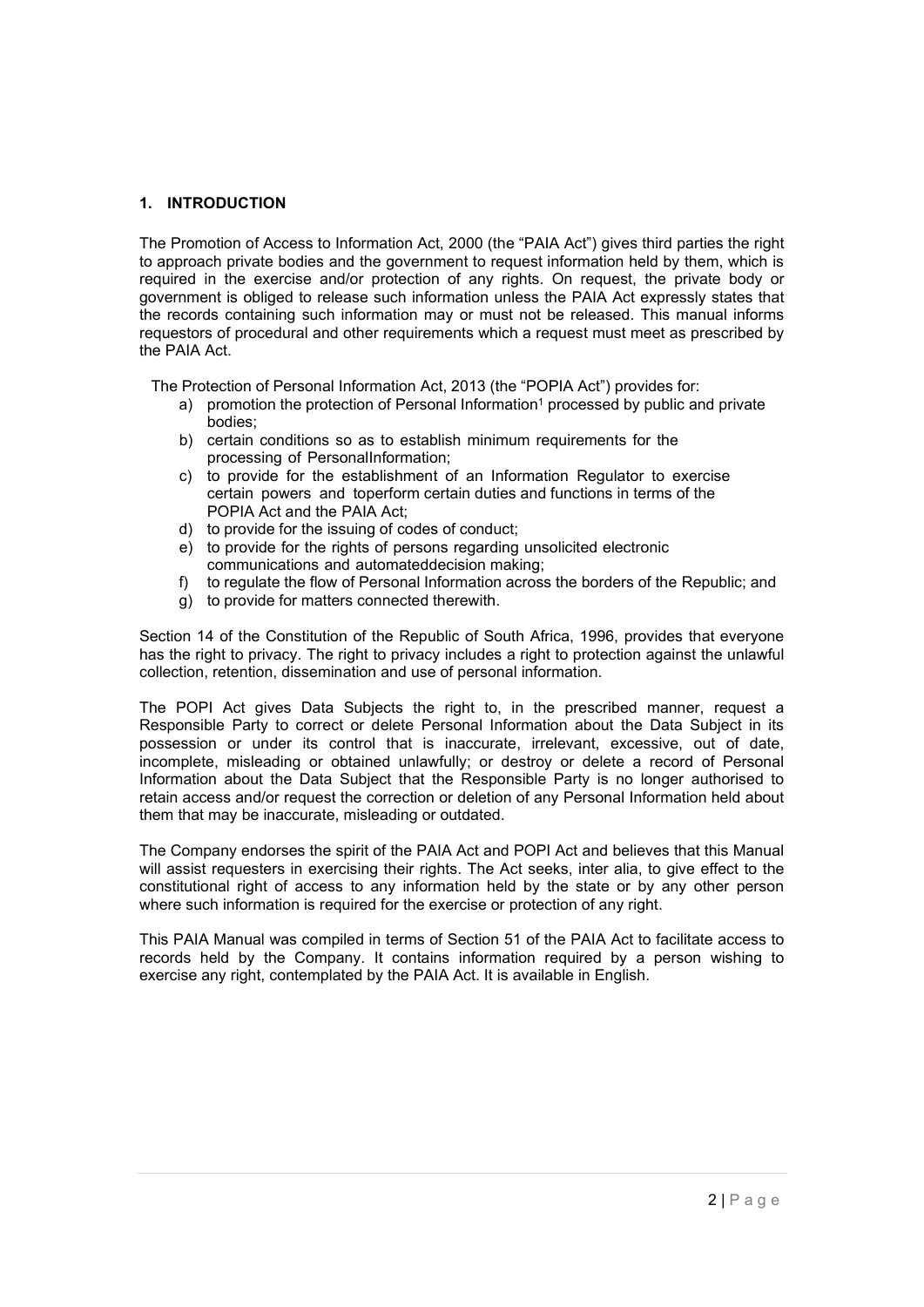#### **2. BACKGROUND TO the Company**

The Company JN van Zyl T/A Van Zyl Chartered Accountants is an accounting and taxation services sole proprietorship operating from South Africa since 2013, with offices in Darling.

The Company specializes in Accounting, Tax, Independent Reviews and Consulting. The Company is committed to conducting its business in a manner that is lawful and ethical.

Van Zyl Chartered Accountants are committed to ensuring the protection and security of your personal information and meeting our data protection obligations in accordance to the Protection of Personal Information Act, 2013 ("POPIA').

#### **3. CONTACT DETAILS**

| Name of Body:               | JN van Zyl T/A Van Zyl Chartered Accountants                 |
|-----------------------------|--------------------------------------------------------------|
| <b>Registration Number:</b> | 8506255046086                                                |
| <b>Physical Address:</b>    | 38 Tulbagh Street,<br>Darling<br><b>Western Cape</b><br>7441 |
| Postal Adress:              | PO Box 136<br>Darling<br><b>Western Cape</b><br>7441         |
| Telephone number:           | 0224923223                                                   |

#### **4. DETAILS OF INFORMATION OFFICER**

The Information Officer of the Company is:

| Name:             | Johann Nicolaas van Zyl                               |
|-------------------|-------------------------------------------------------|
| Physical Address: | 38 Tulbagh Street,<br>Darling<br>Western Cape<br>7441 |
| Postal Address:   | PO Box 136<br>Darling<br><b>Western Cape</b><br>7441  |
| Telephone Number: | 0224923223                                            |
| Email:            | jvz@vanzylca.co.za                                    |
|                   |                                                       |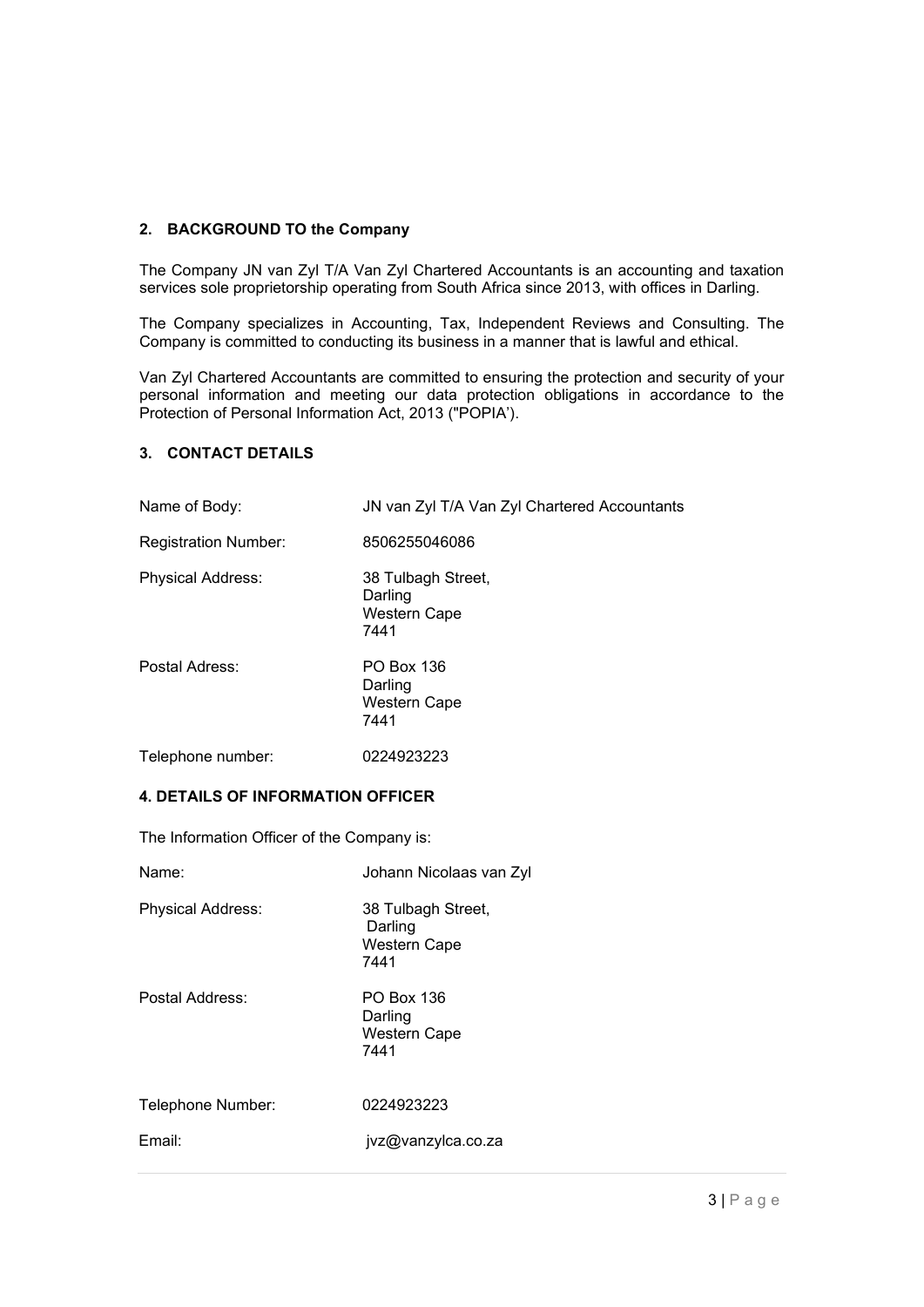# **5. POLICY WITH REGARD TO CONFIDENTIALITY AND ACCESS TO INFORMATION**

The Company will protect the confidentiality of information provided to it by third parties, subject to the Company's obligations to disclose information in terms of any applicable law or regulation or a court order requiring disclosure of information. If access is requested to a record that contains information about a third party, the Company is obliged to attempt to contact such third party to inform him/her/it of the request.

The Company will give the third party an opportunity of responding by either consenting to the access or by providing reasons why the access should be denied. In the event that the third-party furnishing reasons for the support or denial of access, the Deputy Information Officer will consider these reasons in determining whether access should be granted to the requestor or not.

# **6. RECORDS AUTOMATICALLY AVAILABLE - [Section 51(1)(c)]**

At this stage no notice(s) has/have been published in terms of section 52 of the PAIA Act on the categories of records that are automatically available without a person having to request access in terms of the PAIA Act.

Records that are is automatically available at the registered office of the Company on payment of the prescribed fee for reproduction:

- Records of the Company lodged in terms of government requirements such as the Registrar of Deeds;
- Documentation and information relating to the Company which is held by the Companies andIntellectual Properties Commission in accordance with the requirements set out in set out in section 25 of the Companies Act 71 of 2008;
- Product and Services Brochures; and
- News and other Marketing Information.

Certain other information relating to the Company's is also made available on said website from time to time.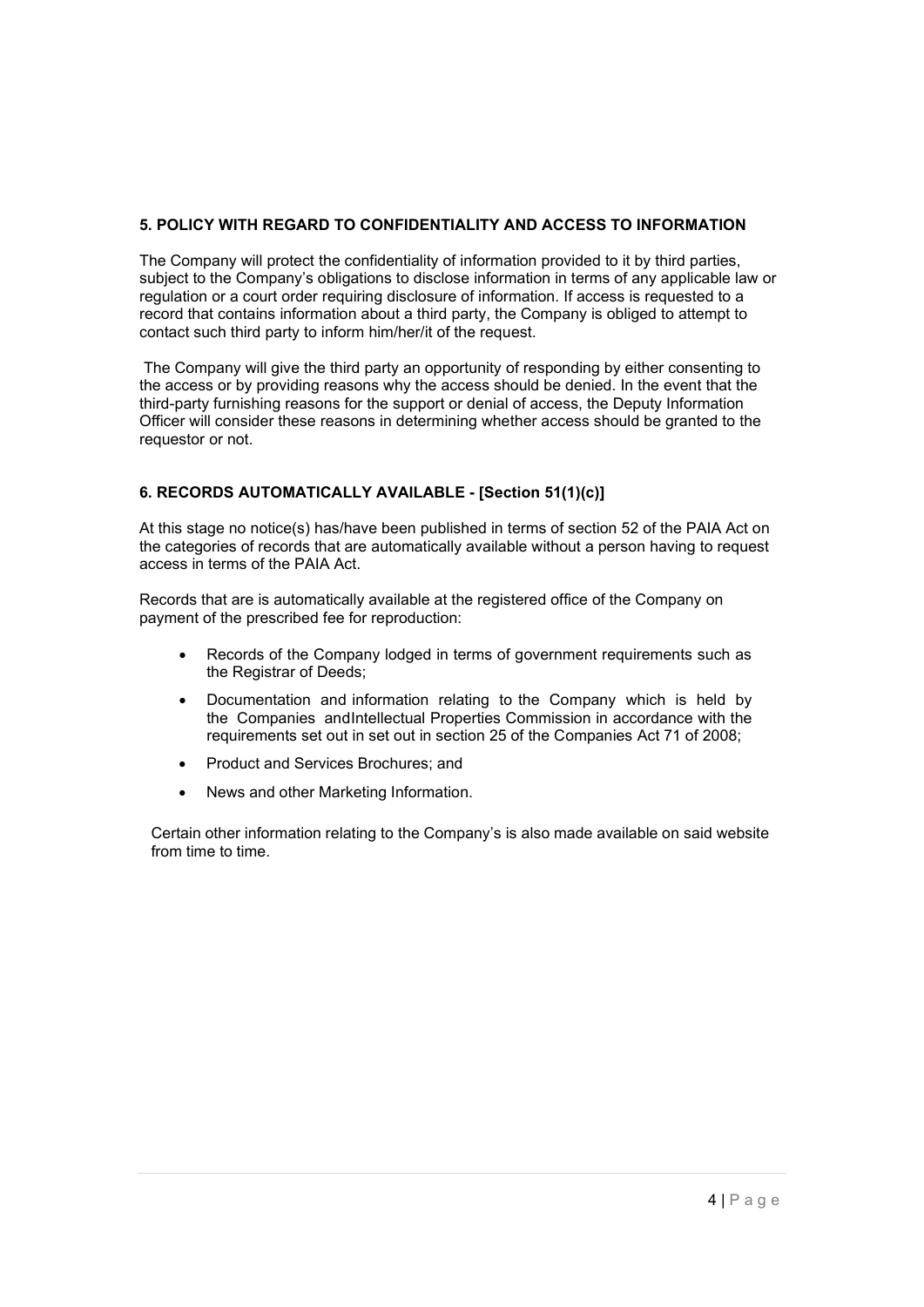# **7. RECORDS AVAILABLE IN TERMS OF OTHER LEGISLATION: [Section 51(1)(d)]**

Records are kept in accordance with such other legislation as applicable to the Company, which includes, but is not limited to:

- Arbitration Act 42 of 1965
- Banks Act 94 of 1990
- Basic Conditions of Employment Act 75 of 1997
- Broad-Based Black Economic Empowerment Act 53 of 2003
- Companies Act 61 of 1973
- Compensation for Occupational Injuries and Diseases Act 130 of 1993
- Competition Act 89 of 1998
- Constitution of South Africa Act 108 of 1996
- Consumer Protection Act 68 of 2008
- Copyright Act 98 of 1987
- Criminal Procedure Act 51 of 1977
- Currency and Exchanges Act 9 of 1933
- Debt Collectors Act 114 of 1998
- Electronic Communications and Transactions Act 25 of 2002
- Employment Equity Act 55 of 1998
- Financial Intelligence Centre Act 38 of 2001
- Income Tax Act 58 of 1962
- Insider Trading Act 135 of 1998
- Intellectual Property Laws Amendments Act 38 of 1997
- Labour Relations Act 66 of 1995
- Occupational Health and Safety Act 85 of 1993
- Prevention of Organised Crime Act 14 of 1998
- Promotion of Access to Information Act 2 of 2000
- Protected Disclosures Act 26 of 2000
- Unemployment Contributions Act 4 of 2002
- Unemployment Insurance Act 63 of 2001
- Value Added Tax Act 89 of 1991

While the Company has used its best endeavours to supply you with a list of applicable legislation it is possible that the above list may be incomplete. Wherever it comes to the Company's attention that existing or new legislation allows a requester access on a basis other than that set out in the PAIA Act, we shall update the list accordingly.

# **8. PARTICULARS IN TERMS OF SECTION 51 OF THE ACT**

- 8.1. On 9 March 2001 the PAIA Act came into effect. The Act seeks to advance a culture of transparency and accountability in both public and private bodies. The legislation was enacted as a direct response to Section 32(2) of the Constitution of South Africa – the right of access to information – which requires that the Government implements laws in an effort to make information pertaining to public and private bodies more accessible to all.
- 8.2. The Act gives effect to the constitutional right of access to any information held by the State and any information that is held by another person and that is required for the exercise or protection of any rights. Where a request is made in terms of the PAIA Act, the body to whom the request is made is obliged to release the information, except where the PAIA Act expressly provides that the information may or must not be released.
- 8.3. One of the main requirements specified in the PAIA Act is the compilation of a manual that provides information on both the types and categories of records held by the public or private body. In terms of the PAIA Act, the Company is regarded as a "private body" and therefore the requirements regarding access must be in compliance with the.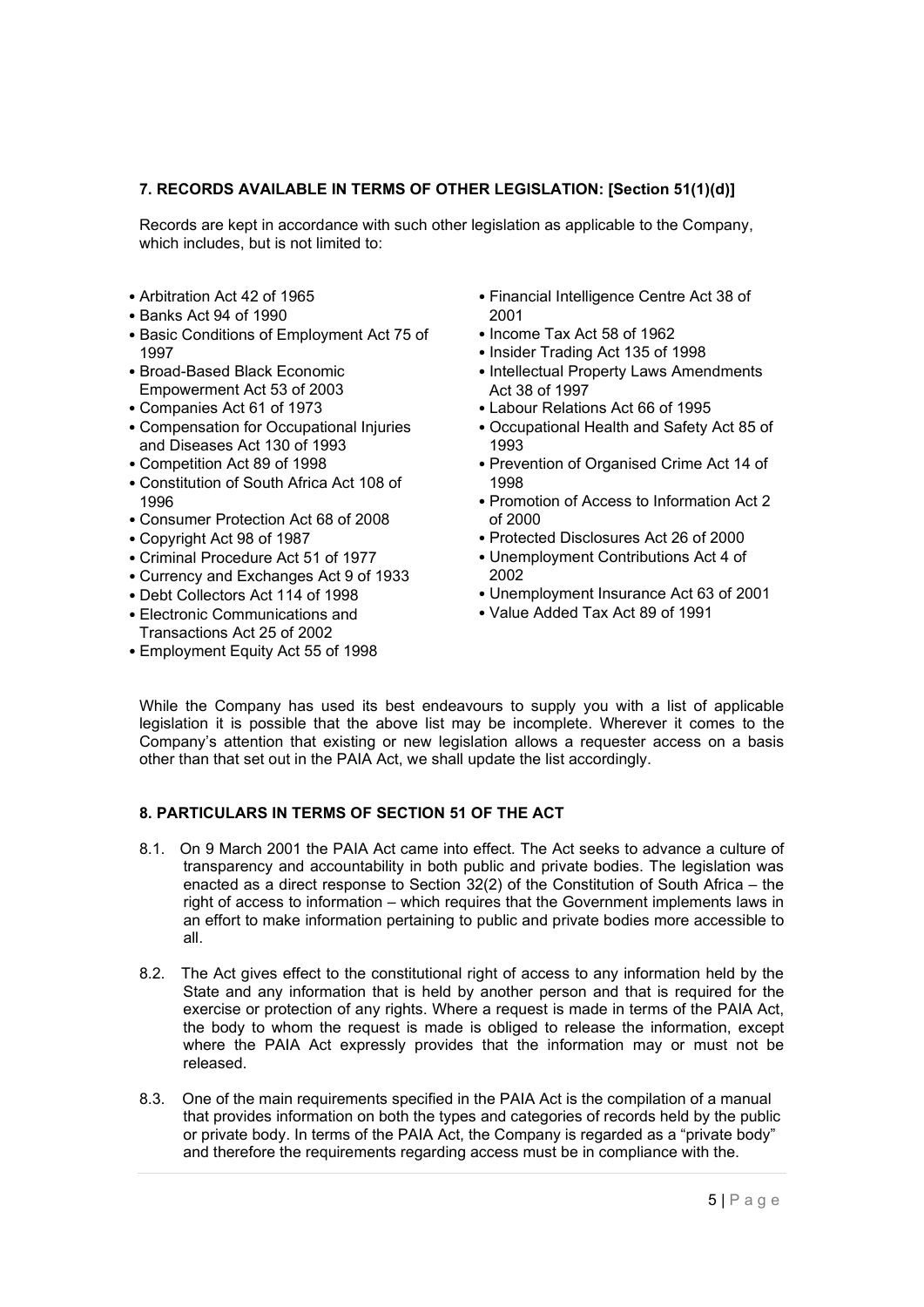- 8.4. In compliance with Section 51 of the PAIA Act this PAIA Manual sets out the following details:
	- (a) The Company's contact details including, physical and postal addresses, telephone and fax numbers, electronic mail address of the person tasked in terms of this Code of Conduct;
	- (b) Information on how to obtain and access this Code of Conduct and a guide on how to use it;
	- (c) Categories of information held by the Company that is available without a person having to formally request such details in terms of the PAIA Act;
	- (d) Categories of information held by the Company that is available in accordance with other legislation and which, subject to the PAIA Act, may be made available by the Company on receipt of and consideration of a formal request, made in terms of the PAIA Act;
	- (e) Sufficient information to facilitate a request for access to records and a description of the subjects on which records are available from the Company;
- 8.5. Adherence to these requirements entails not only compilation of the external manual but also compliance with the general provisions stated in the PAIA Act.

#### **10. GUIDE ON HOW TO USE THE ACT – [Section 10]**

- 10.1. The Human Rights Commission has been tasked with the administration of the PAIA Act.
- 10.2. In terms of Section 10 of the PAIA Act, the Human Rights Commission has compiled a guide which is intended to assist users in the interpretation of the PAIA Act and how to access the records of private and public bodies and the remedies available in law regarding a breach of any of the provisions of the PAIA Act.
- 10.3. Should any person have queries or concerns relating to their rights and in particular their right to access information from a private or public body, such queries should be directed to:

The South African Human Rights Commission PAIA Unit Private Bag X2700 Houghton, 2041 Republic of South Africa

Business phone: +27 11 877 3600 Fax: +27 11 403 0625 Email address: section51.paia@sahrc.org.za Website: www.sahrc.org.za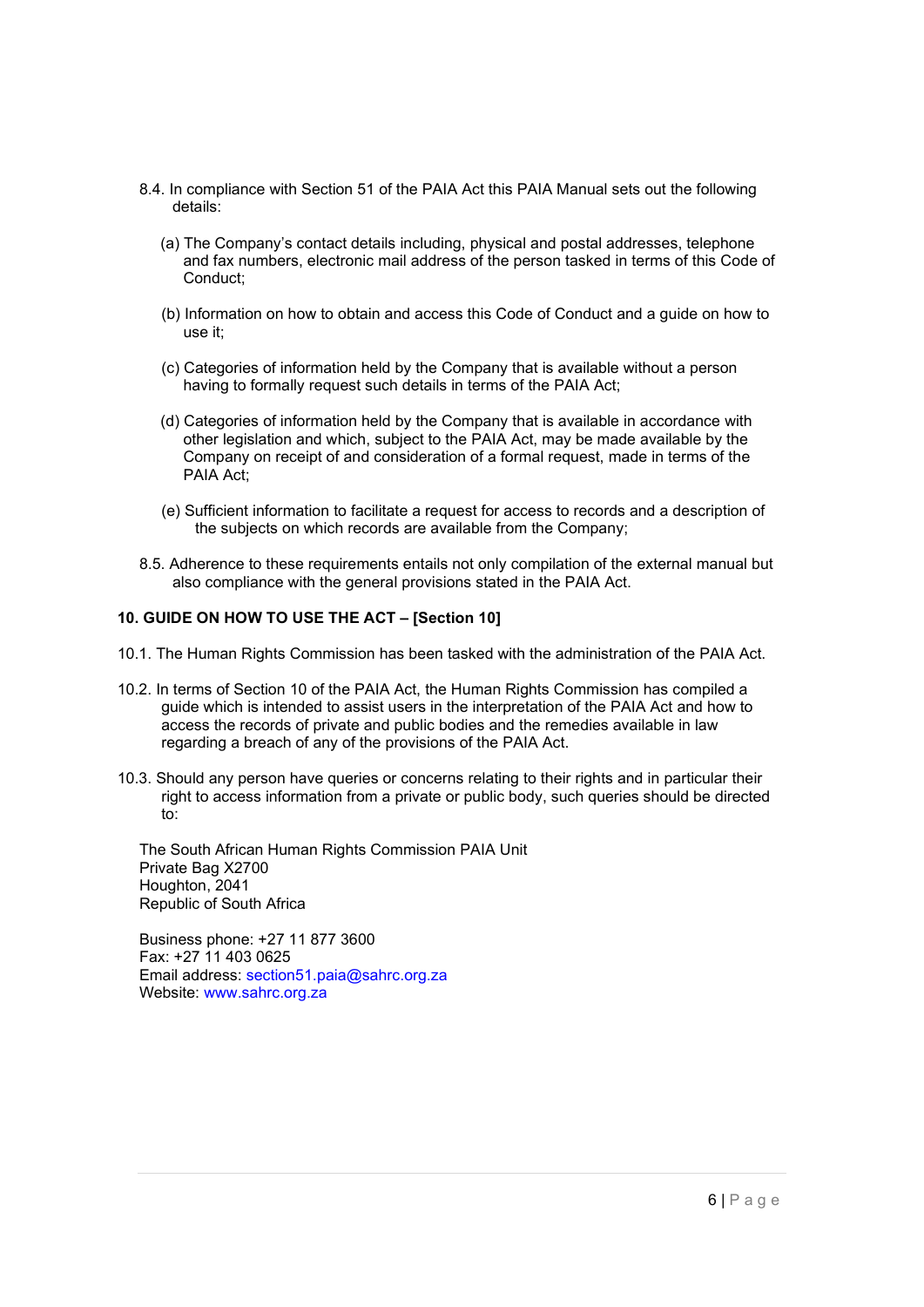# **11. SUBJECTS AND CATEGORIES OF RECORDS HELD BY the Company: [SECTION 51(1)(e)]**

The list(s) below depict records of information which the Company has available in terms of laws applicable to the Company:

#### **11.1 Corporate Secretariat and Governance:**

- Applicable Statutory
- **Documents**
- Policies and Procedures
- Code of Conduct
- Records relating to the appointment of directors and auditor
- Health & Safety Records

#### **11.2 Finance and Taxation:**

- Accounting Records
- Leases
- Annual Financial Statements
- PAYE Records
- Audit Reports
- Payment Terms
- Banking Records Bank Statements
- Records of payments made to SARS on behalf of employees
- Business Plan and Budgets
- Tax Records and Returns
- Debtors and Creditors Statements and Invoices
- Transaction Records

## **11.3 Personnel Documents and Records:**

- CV's, application details
- Job Profiles
- Disciplinary Code and Records
- Leave Records
- •Disciplinary Procedures and CCMA matters
- •Letters of Appointment and Employment Contracts
- EE Submissions
- Organisational Structures
- Employee Benefit Records
- PAYE Returns
- Employment Contracts
- Payroll Reports
- Share Certificates
- Legal Compliance Records
- Share Register and other statutory registers
- Memoranda of Incorporation
- Statutory Returns to Relevant Authorities
- •Documents issued to employees for income tax purposes
- Treasury Dealing
- Electronic banking records
- All other statutory compliances
- Income Tax Returns
- Skills Development Levies Returns
- UIF Returns
- VAT Returns
- General Ledger and Sub Ledgers
- Workmen's Compensation Returns
- General Ledger Reconciliations
	- Employee FSCA Compliance Documents
	- Performance Records
	- Employee Information
	- Personal Records
	- Employee Relations
	- Psychometric Assessments
	- Employee Termination documentation
	- Qualifications
	- Forms and Applications
	- SDL Returns
	- Grievance Procedure
	- Training and Development
- Group HR Policies and Procedures
- UIF Returns
- IRP5's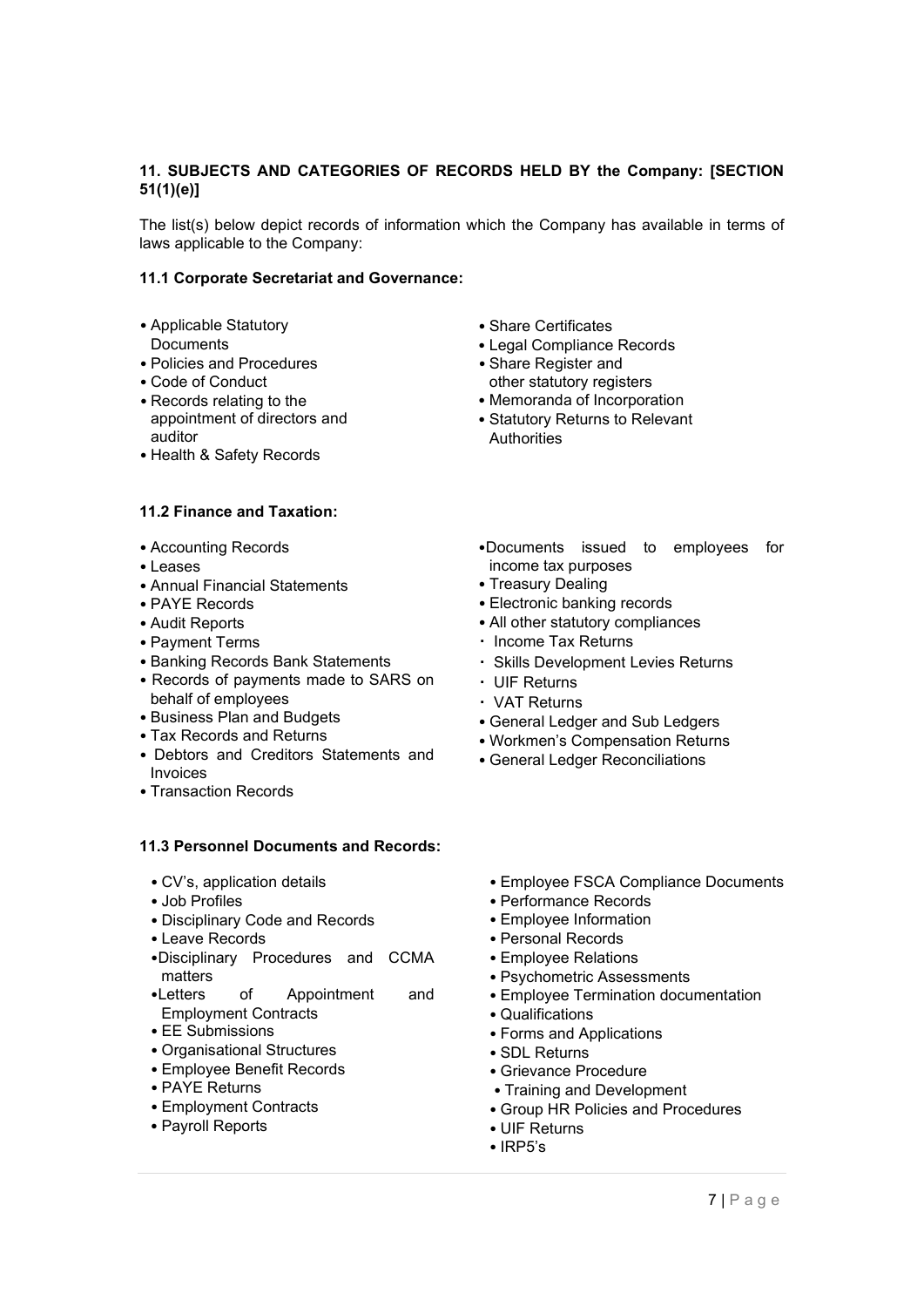#### **11.4 Information Technology and Infrastructure:**

- Disaster Recovery Policy and Plans
- Root Cause Analyses
- Facilities Security Access
- ICT Policies, Standards, Procedures and **Templates**

#### **11.5 Intellectual Property:**

• Intellectual property pertaining to solutions and products developed • Software Licences

• Know-how

- Information, Communication and Technology Policies
- Supplier Agreements/ Vendor **Agreements**

#### **11.6 Corporate Affairs and Investor Relations / Communications:**

- Media Releases Newsletters and Publications
- **11.7 Legal:**
- Agreement and Contract  **Health and Safety Records**
- 

## **11.8 Sales, Marketing and Communication:**

- Actual Sales
- Press releases / Communique
- Branding
- Products and Services Brochures
- External Publications
- **11.9 Business Interactions with other entities:**
- Agreements with third parties (Clients, Vendors and Suppliers)
- Licensing and Support Agreements

#### **11.10 Insurance:**

- Insurance Declarations
- Insurance Claim Files

• Proposals and Tenders • Marketing Brochures • Media and Advertising • Media and Advertising

- Customer Satisfaction Surveys
- Service Level Agreements
- Insurance Policies

#### **11.11 Regulatory:**

• Applications

# • Registrations

- Licenses
- Submissions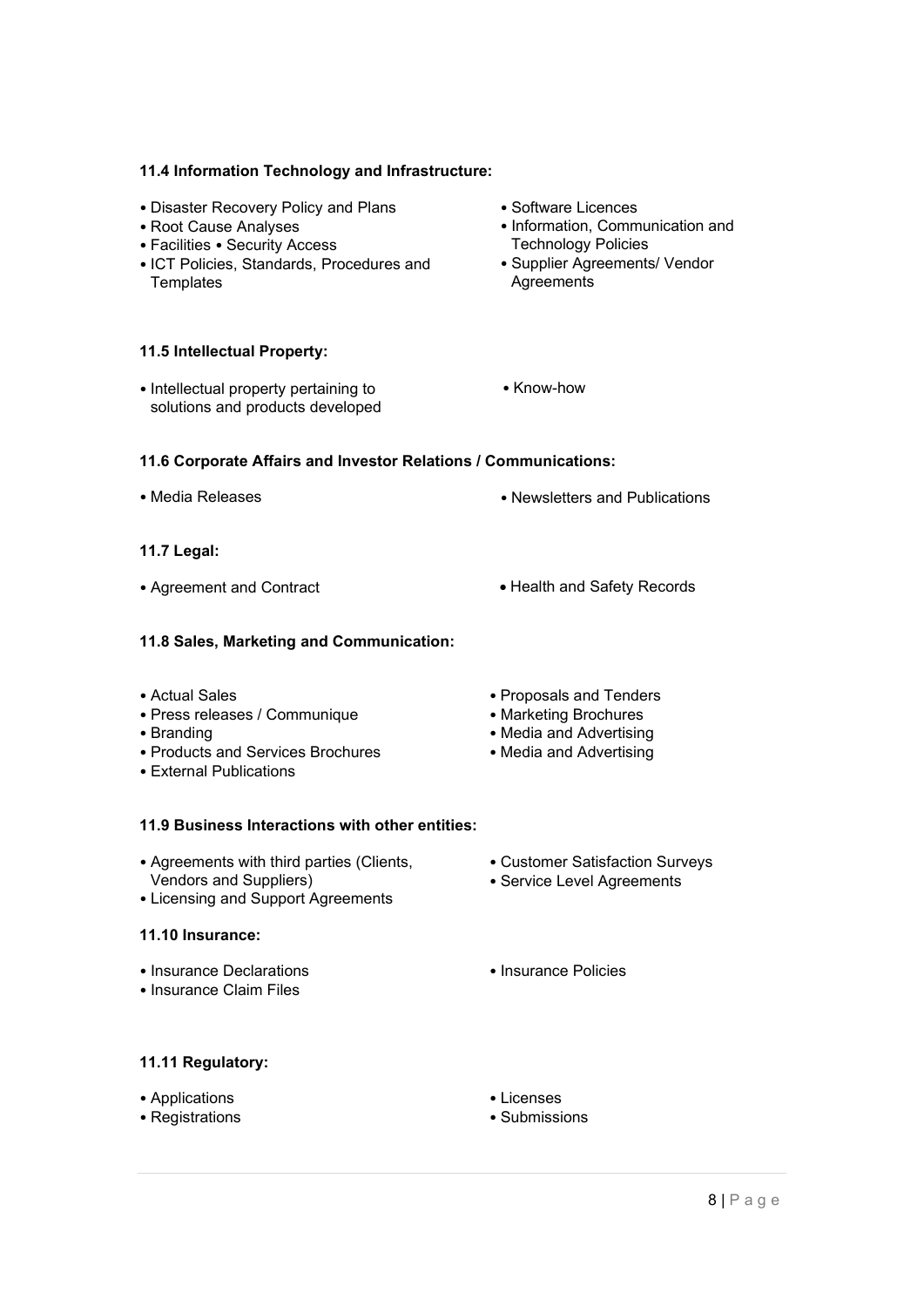# **11.12 RECORDS THAT ARE NOT AUTOMATICALLY AVAILABLE**

Records of the Company which are not automatically available must be requested in terms of the procedure set out in section 8 of this PAIA Manual and which may be subject to the restrictions and right of refusal to access as provided for in the PAIA Act.

# **12. REQUEST PROCEDURE**

- 12.1. Please be aware that the Company is very concerned about protecting the confidential information of its Data Subjects. Please motivate any request for Personal Information very carefully, having regard to the POPIA Act
- 12.2. Any person making a request for access to records of the Company is referred to as a "requester".
- 12.3. The requester must comply with all the procedural requirements contained in the PAIA Act relating to the request for access to records.
- 12.4. The requester must complete the prescribed form application form attached hereto as **Annexure A** marked **Form A** and submit the form as well as payment of the request fee and a deposit, if applicable, to the Information Officer of the Company at the postal or electronic mail address as stated above.

The prescribed form must be filled in with sufficient particulars to at least enable the Information Officer of the Company to identify:

- (a) record or records requested;
- (b) identity of the requester;
- (c) which form of access is required, if the request is granted; and
- (d) postal address, telephone number and e-mail address of the requester.

12.5. The requester must state that he/she requires the information to exercise or protect her/his right and clearly state what the nature of the right is to be exercised or protected. In addition, the requester must clearly specify why the records are necessary to exercise or protect such a right.

12.6. Such request must be processed within 30 (thirty) days after the request has been received.

12.7. The requester shall be informed whether the access has been granted or denied within 30 (thirty)days of receipt of the request and give notice with reasons to that effect.

12.8. The 30 (thirty) day period within which the Company has to decide whether to grant or refuse the request, may be extended for a further period of not more than 30 (thirty) days if the request is for a vast amount of information, or the information cannot reasonably be obtained within the original 30 (thirty) day period. The Deputy Information Officer will notify the requester in writing should an extension be sought.

12.9. If the request for access is granted, the Deputy Information Officer of the Company must advise the requestor:

(a) the access fee (if any) to be paid upon access;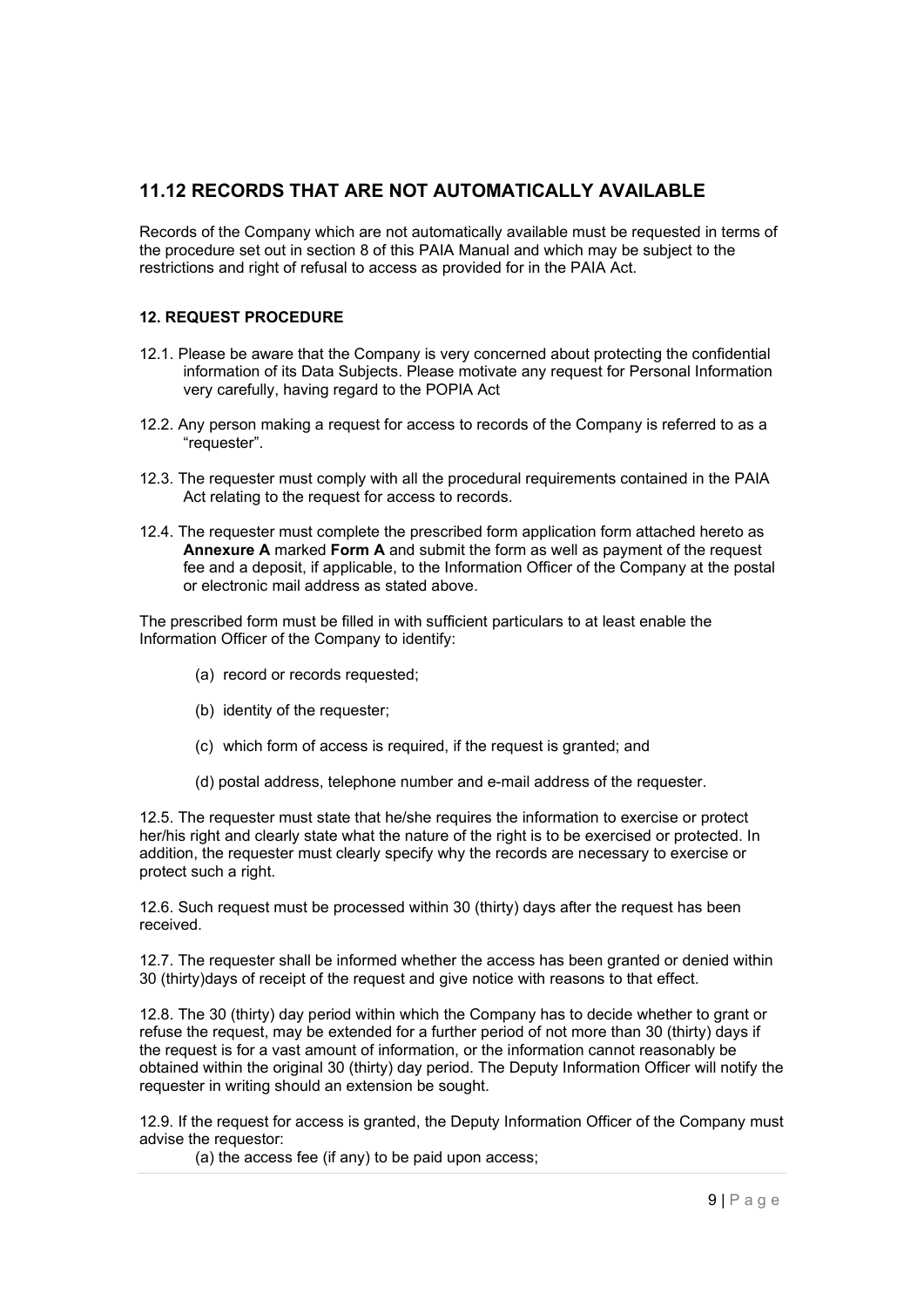- (b) the form in which access will be given; and
- (c) that the requester may lodge an application with a court against the access fee to be paid or the form of access granted, and the procedure, including the period allowed, for lodging the application.

12.10. If the request for access is refused, the Deputy Information Officer of the Company must:

- (a) state adequate reasons for the refusal, including the provisions of this Act relied on;
- (b) exclude, from any such reasons, any reference to the content of the record; and
- (c) state that the requester may lodge an application with a court against the refusal of the request, and the procedure (including the period) for lodging the application.

12.11. In terms of Section 54 of the PAIA Act, if all reasonable steps have been taken to find the record requested and there are reasonable grounds to believe that the record is in possession of the Company but cannot be found, and if it does not exist, then the Information Officer of the Company must notify by way of affidavit or affirmation, the requester that it is not possible to give access to that record.

12.12. If after notice is given, the record in question is found, the requester must be given access thereto unless the ground for the refusal of access exists.

12.13. If the request is declined for any reason the notice must include adequate reasons for the decision, together with the relevant provisions of the PAIA Act relied upon and provide the procedure to be followed should the requester wish appeal the decision.

12.14. Section 59 provides that the Information Officer of the Company may serve a record and grant access only to that portion which the law does not prohibit access to.

12.15. The requester must pay the prescribed fee, before any further processing can take place.

# **13. FEES**

13.1. The Act provides for two types of fees, namely:

(a) A request fee, which will be a standard fee; and

(b) An access fee, which must be calculated by considering reproduction costs, search and preparation time and costs, as well as postal costs.

13.2. When the request is received by the Information Officer of the Company, such person shall by notice require the requester to pay the prescribed request fee, if any, before further processing of the request.

13.3. If a requester requires access to records of his/her Personal Information, there shall be no request fee payable. However, the requester must pay the prescribed access and reproduction fees for such Personal Information.

13.4. If the search for the record has been made and the preparation of the record for disclosure including arrangements to make it available in the request form, requires more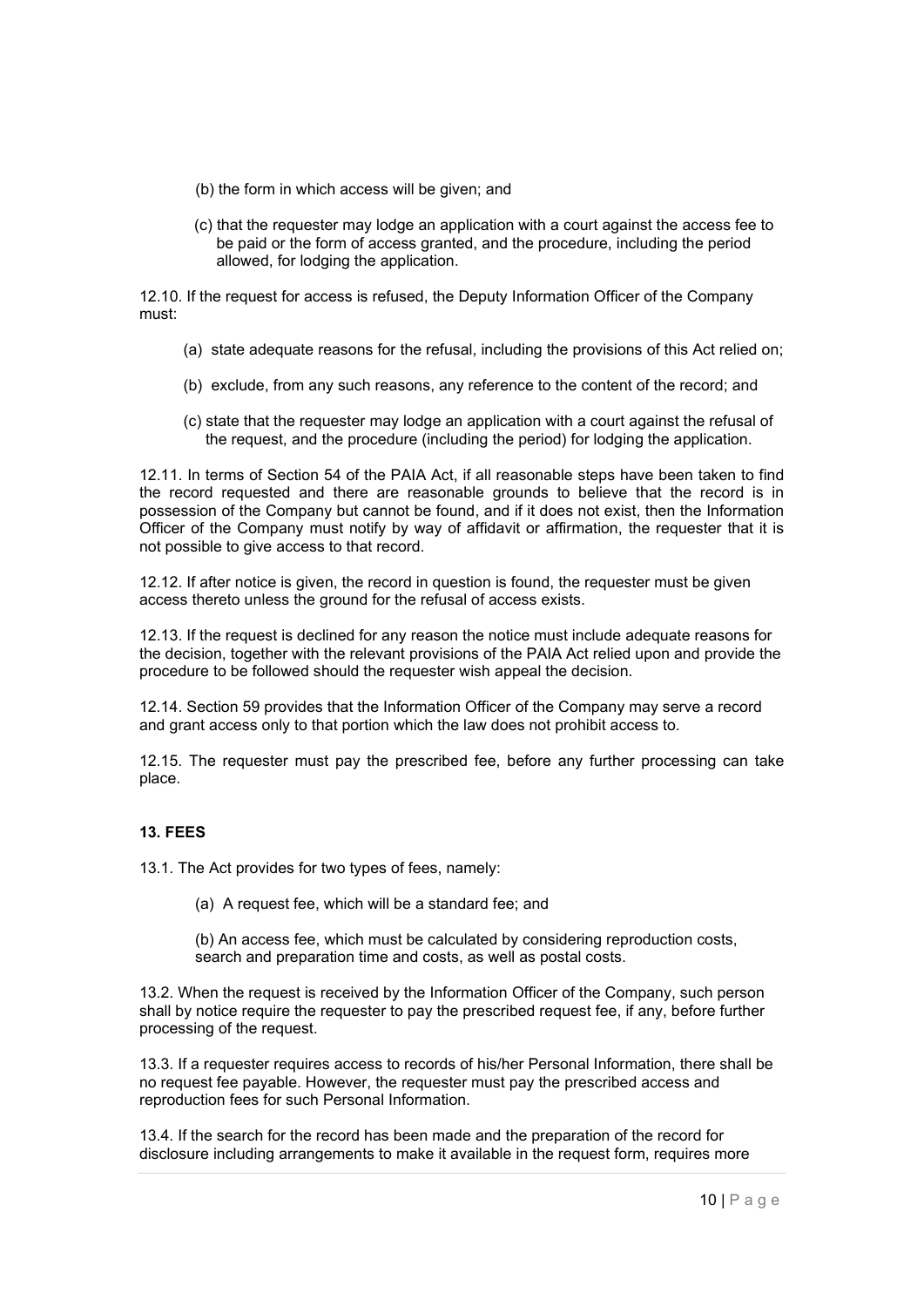than the hours prescribed in the regulations for this purpose, the Information Officer of the Company shall notify the requester to pay as a deposit the prescribed portion of the access fee which would be payable if the request is granted

13.5. The Information Officer of the Company shall withhold the record until the requester has paid the fees as indicated in **Annexure B** hereto.

13.6. A requester whose request for access to a record has been granted, must pay an access fee for reproduction and for search and preparation, and for any time reasonably required in excess of the prescribed hours to search for and prepare the records for disclosure including making arrangements to make it available in the request form.

13.7. If a deposit has been paid in respect of a request for access, which is refused, then the Information Officer of the Company must repay the deposit to the requester with interest at the prescribed rate.

#### **14. THIRD PARTIES**

14.8. If the request is for the record pertaining to the third party, the Information Officer of the Company must take all reasonable steps to inform the third party of the request. This must be done within 21 (twenty one) days of receipt of the request. The manner in which this is done must be by the fastest means reasonably possible, but if orally, the Information Officer of the Company must thereafter give the third party a written confirmation of the notification.

14.9. The third party may within 21 (twenty one) days thereafter either make representation to the Company as to why the request should be refused; alternatively grant written consent to the disclosure of the record.

14.10. The third party must be advised of the decision taken by the Information Officer of the Company whether to grant or to decline the request. A third party who is dissatisfied with the Deputy Information Officer of the Company's decision to grant a request for information, may within 30 (thirty) days of notification of the decision, apply to a Court for relief.

#### **15. GROUNDS FOR REFUSAL OF ACCESS TO RECORDS IN TERMS OF SECTION 62-69 OF THE ACT**

The Company has the right to refuse access to information on one or more of the following grounds:

15.1. Mandatory protection of the privacy of a third party who is a natural person, if such disclosure would involve the unreasonable disclosure of Personal Information about a third party, including a deceased individual, subject to the provisions of section 63 (2).

15.2. *Mandatory protection of the commercial information of a third party*, if the record contains:

(a) Trade secrets of that party;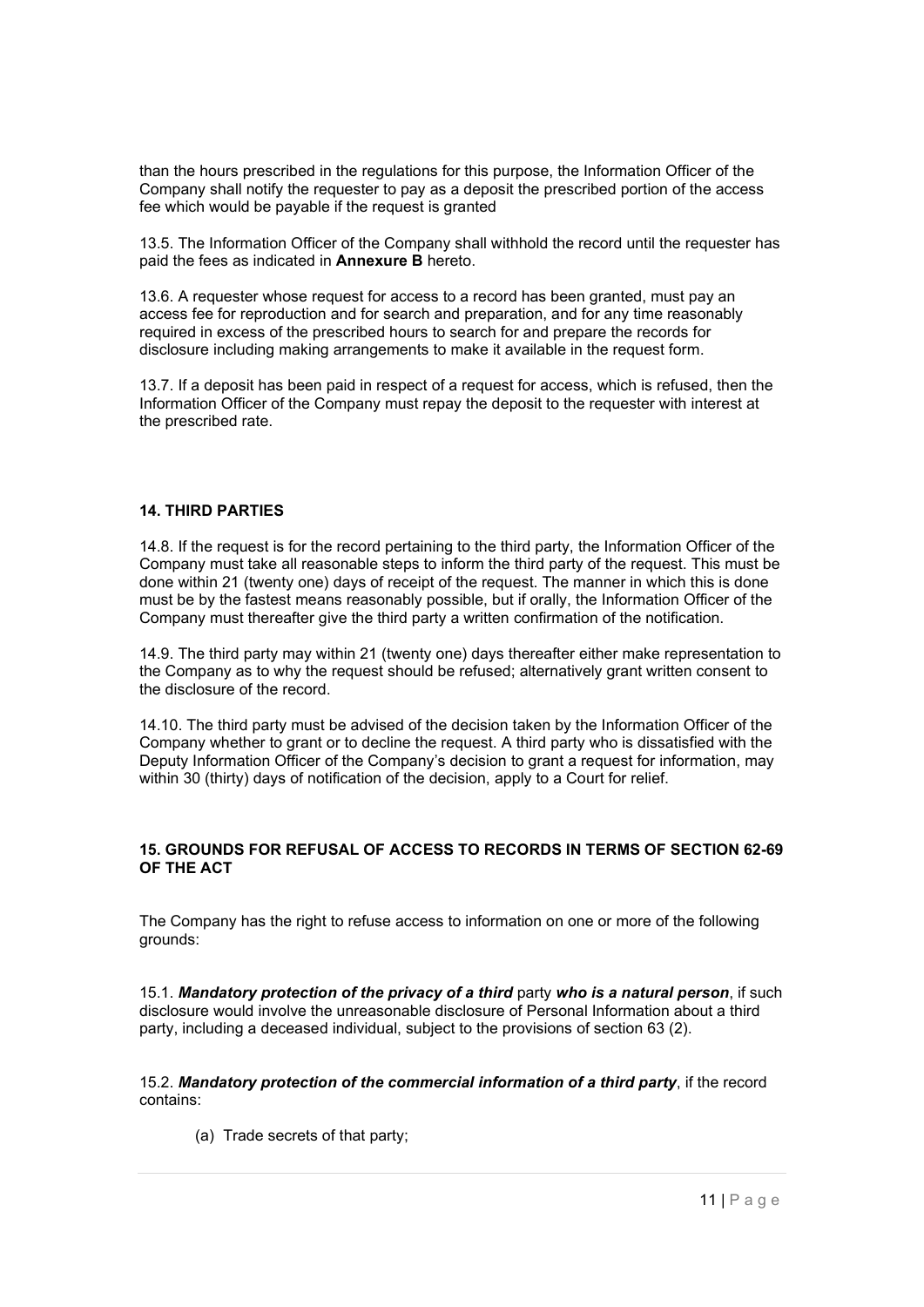- (b) Financial, commercial, scientific or technical information which disclosure could likely cause harm to the financial or commercial interest of that third party;
- (c) Information disclosed in confidence by a third party, if the disclosure could put that third party at a disadvantage in negotiations or commercial competition;

15.3. *Mandatory protection of certain confidential information of third party*, where the head of a private body must refuse a request for access to a record of the body if its disclosure would constitute an action for breach of a duty of confidence owed to a third party in terms of an agreement.

15.4. *Mandatory protection of the safety of individuals and the protection of property*, where such disclosure could endanger the life or physical safety of an individual, or prejudice or impair the security of:

- (a) a building, structure or any system
- (b) a means of transport, or
- (c) any other property.

#### 15.5. *Mandatory protection of records, which would be regarded as privileged from production in legal proceedings*.

15.6. *Commercial information of private body*, in that a request for access to a record may be refused if the record contains:

- (a) trade secrets, financial, commercial, scientific or technical information of the institution, which disclosure, could likely cause harm to the financial or commercial interest of the institution;
- (b) Information which, if disclosed could prejudice or put the institution at a disadvantage in negotiations or commercial competition; and
- (c) A computer program which is owned by the institution and which is protected by copyright.

15.7. *Mandatory protection of research information of the institution*. A request will be refused if this disclosure would disclose the identity of the institution, the researcher or the subject matter of the research and would place the researcher at a serious disadvantage.

15.8. *Mandatory disclosure in public interest*. Despite any of the protections mentioned above, the Director of the Company shall grant a request for access to a record if:

- (a) the disclosure of the record would reveal evidence of-
- (i) a substantial contravention of, or failure to comply with, the law; or
- (ii) imminent and serious public safety or environmental risk; and
- (b) the public interest in the disclosure of the record clearly outweighs the harm contemplated in the provision in question.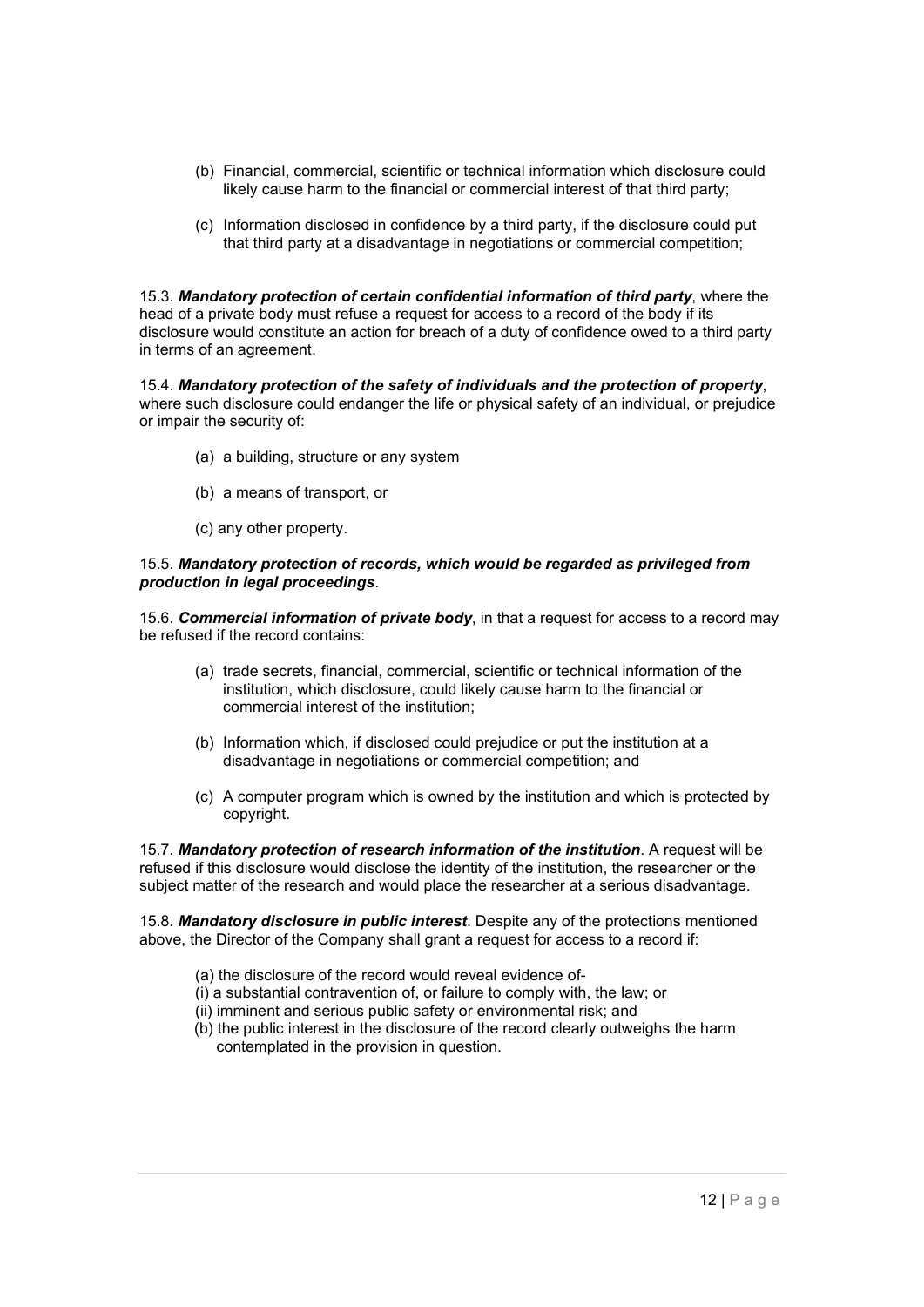# **16. APPEAL - REMEDIES [section 57(1)]**

The Company does not have an internal appeal procedure. As such, the decision made by the Deputy Information Officer of the Company is final and requesters will have to exercise such external remedies at their disposal if the request for information is refused and the requester is not satisfied with the answer supplied by the Deputy Information Officer of the Company.

If a requester is aggrieved by the refusal of the Deputy Information Officer to grant a request for a record, the requester may, within thirty (30) days of notification of the Deputy Information Officer's decision, apply to court for appropriate relief.

The court will review the request and decide whether in fact the Deputy Information Officer of the Company should give the requester the information requested or not. A court hearing an application in terms of the PAIA Act may grant any order that is just and equitable including orders:

- (a) confirming, amending or setting aside the decision which is the subject of the application;
- (b) requiring the Deputy Information Officer of the Company or relevant authority of a public body or the head of a private body to take such action or to refrain from taking such action, as the court considers necessary within the period mentioned in the court order;
- (c) granting an interdict, interim or specific relief, a declaratory order or compensation; or
- (d) granting an order as to costs.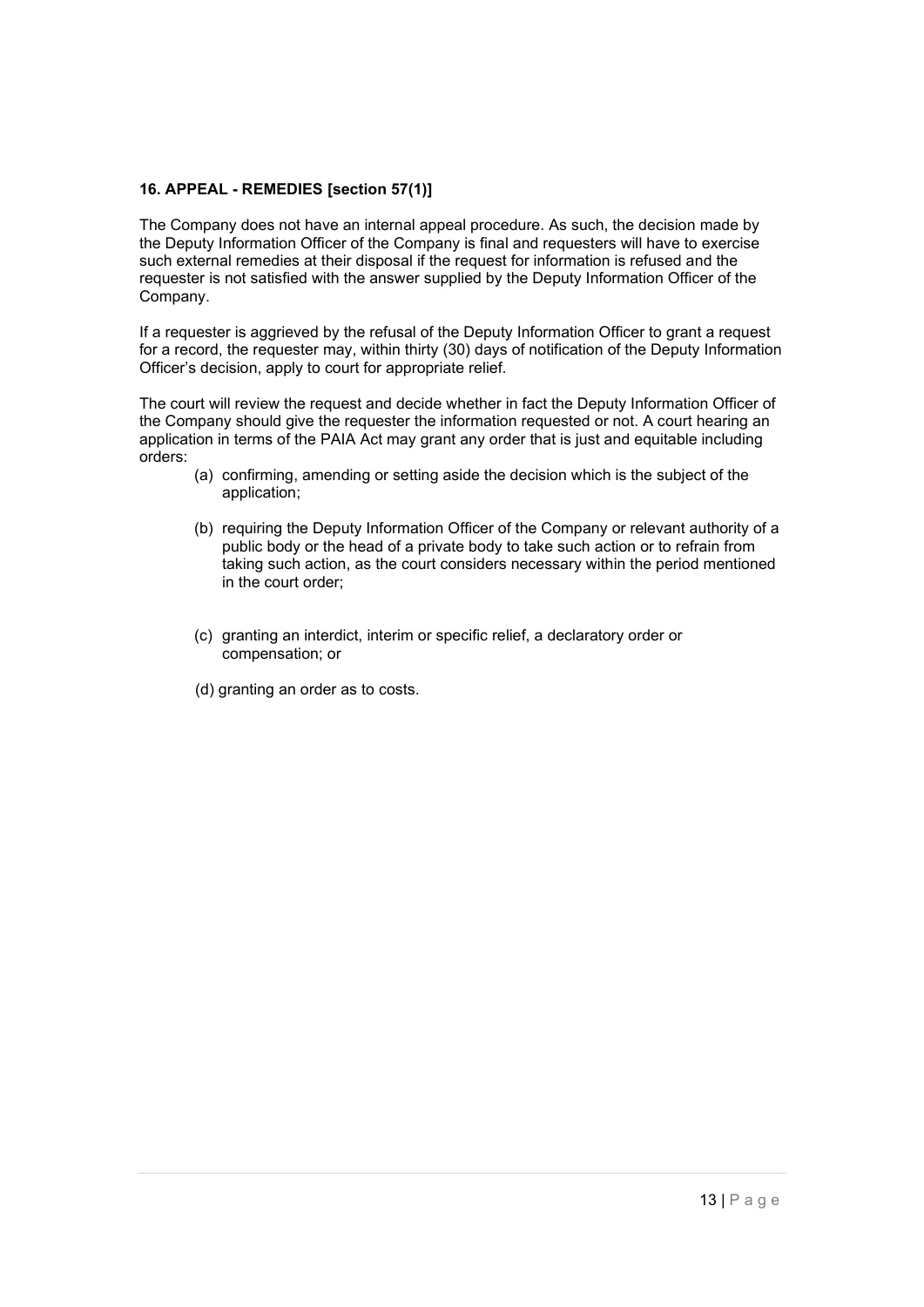#### **Annexure A**

## **FORM A**

# **REQUEST FOR ACCESS TO RECORD OF (COMPANY NAME) REGISTRATION NUMBER:**

Section 53(1) of the Promotion of Access to Information Act, 2000 (Act No 2 of 2000)

#### **A. PARTICULARS OF (Company Name)**

The Deputy Information Officer

JN VAN ZYL T/A VAN ZYL CHARTERED ACCOUNTANTS

PO Box 136, Darling, Western Cape, 7441 Republic of South Africa

E-mail address: jvz@[vanzylca](mailto:PAIA@treasuryone.co.za).co.za

#### **B. PARTICULARS OF PERSON REQUESTING ACCESS TO THE RECORD**

- (a) The particulars of the person who requests access to the records must be recorded below.
- (b) Furnish an address and/or fax number in the Republic South Africa to which information must be sent must be given.
- (c) Proof of identity and the capacity in which the request is made must be attached.

| Full Name and Surname: |  |  |  |  |  |  |  |  |  |  |  |  |
|------------------------|--|--|--|--|--|--|--|--|--|--|--|--|
|                        |  |  |  |  |  |  |  |  |  |  |  |  |
|                        |  |  |  |  |  |  |  |  |  |  |  |  |
| Identity Number:       |  |  |  |  |  |  |  |  |  |  |  |  |
| Postal Address:        |  |  |  |  |  |  |  |  |  |  |  |  |
| Telephone Number:      |  |  |  |  |  |  |  |  |  |  |  |  |
| Fax Number:            |  |  |  |  |  |  |  |  |  |  |  |  |
|                        |  |  |  |  |  |  |  |  |  |  |  |  |
|                        |  |  |  |  |  |  |  |  |  |  |  |  |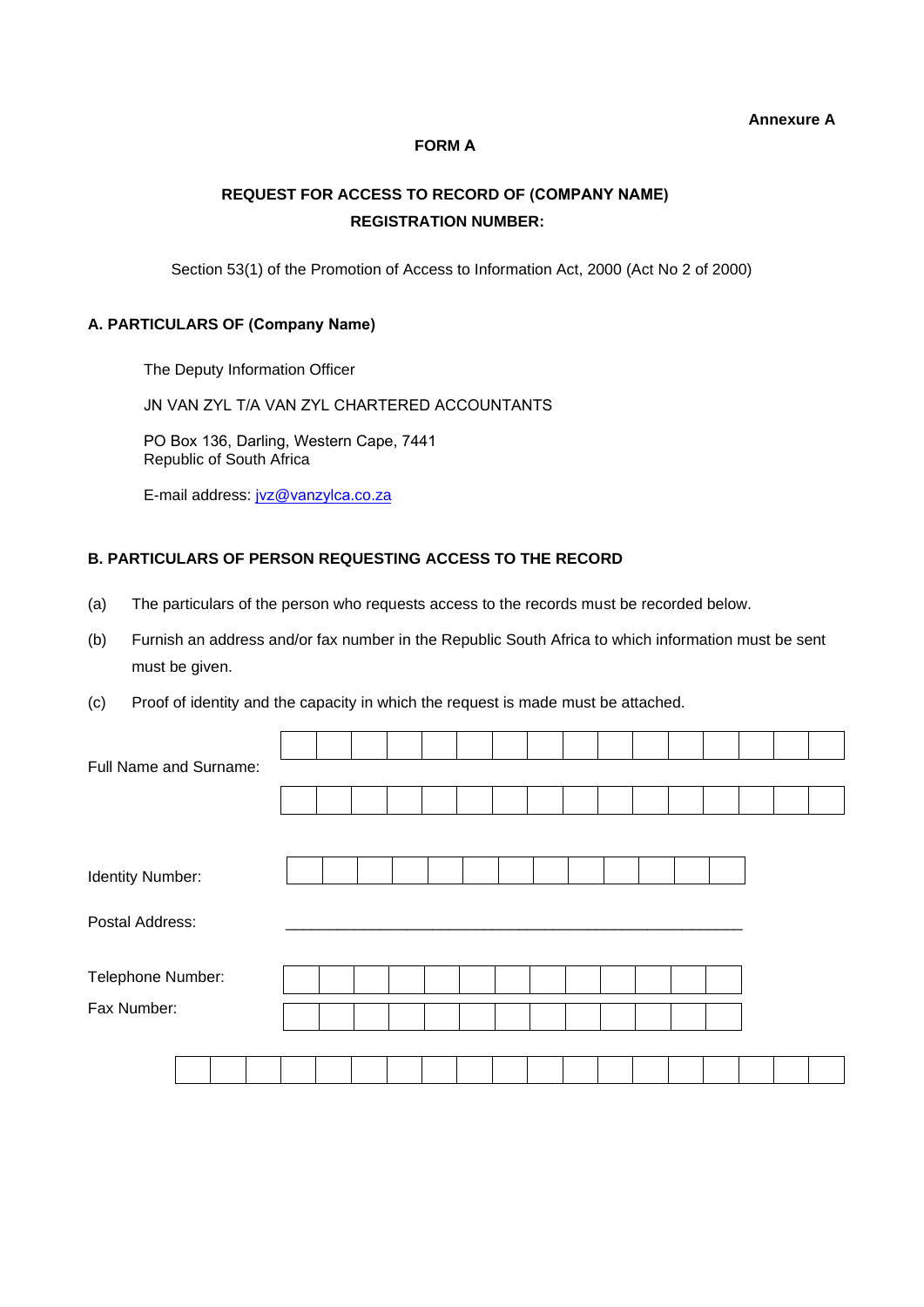#### E-mail Address:

Capacity in which request is made, when made on behalf of another person:

# **C. PARTICULARS OF PERSON ON WHO'S BEHALF REQUEST IS MADE:**

This section must be completed *ONLY* if a request for information is made on behalf of another person.

\_\_\_\_\_\_\_\_\_\_\_\_\_\_\_\_\_\_\_\_\_\_\_\_\_\_\_\_\_\_\_\_\_\_\_\_\_\_\_\_\_\_\_\_\_\_\_\_\_\_\_\_\_\_\_\_\_\_\_\_\_\_\_\_\_\_\_\_\_\_\_\_\_\_\_\_\_\_\_\_\_\_\_\_\_\_

\_\_\_\_\_\_\_\_\_\_\_\_\_\_\_\_\_\_\_\_\_\_\_\_\_\_\_\_\_\_\_\_\_\_\_\_\_\_\_\_\_\_\_\_\_\_\_\_\_\_\_\_\_\_\_\_\_\_\_\_\_\_\_\_\_\_\_\_\_\_\_\_\_\_\_\_\_\_\_\_\_\_\_\_\_\_

| Full Name and Surname: |  |  |  |  |  |  |  |  |
|------------------------|--|--|--|--|--|--|--|--|
|                        |  |  |  |  |  |  |  |  |
| Identity Number:       |  |  |  |  |  |  |  |  |
|                        |  |  |  |  |  |  |  |  |
| Postal Address:        |  |  |  |  |  |  |  |  |
|                        |  |  |  |  |  |  |  |  |
|                        |  |  |  |  |  |  |  |  |
|                        |  |  |  |  |  |  |  |  |
|                        |  |  |  |  |  |  |  |  |
| Telephone Number:      |  |  |  |  |  |  |  |  |
| Fax Number:            |  |  |  |  |  |  |  |  |
|                        |  |  |  |  |  |  |  |  |
| E-mail                 |  |  |  |  |  |  |  |  |
| Address:               |  |  |  |  |  |  |  |  |

## **D. PARTICULARS OF RECORD:**

- (a) Provide full particulars of the record to which access is requested, including the reference number if that is known to you, to enable the record to be located.
- (b) If the provided space is inadequate please continue on a separate folio and attach it to this form. [**The requester must sign all the additional folios.]**

\_\_\_\_\_\_\_\_\_\_\_\_\_\_\_\_\_\_\_\_\_\_\_\_\_\_\_\_\_\_\_\_\_\_\_\_\_\_\_\_\_\_\_\_\_\_\_\_\_\_\_\_\_\_\_\_\_\_\_\_\_\_\_\_\_\_\_\_\_\_\_\_\_\_\_\_\_\_\_\_\_\_\_\_\_\_

\_\_\_\_\_\_\_\_\_\_\_\_\_\_\_\_\_\_\_\_\_\_\_\_\_\_\_\_\_\_\_\_\_\_\_\_\_\_\_\_\_\_\_\_\_\_\_\_\_\_\_\_\_\_\_\_\_\_\_\_\_\_\_\_\_\_\_\_\_\_\_\_\_\_\_\_\_\_\_\_\_\_\_\_\_\_

\_\_\_\_\_\_\_\_\_\_\_\_\_\_\_\_\_\_\_\_\_\_\_\_\_\_\_\_\_\_\_\_\_\_\_\_\_\_\_\_\_\_\_\_\_\_\_\_\_\_\_\_\_\_\_\_\_\_\_\_\_\_\_\_\_\_\_\_\_\_\_\_\_\_\_\_\_\_\_\_\_\_\_\_\_\_

\_\_\_\_\_\_\_\_\_\_\_\_\_\_\_\_\_\_\_\_\_\_\_\_\_\_\_\_\_\_\_\_\_\_\_\_\_\_\_\_\_\_\_\_\_\_\_\_\_\_\_\_\_\_\_\_\_\_\_\_\_\_\_\_\_\_\_\_\_\_\_\_\_\_\_\_\_\_\_\_\_\_\_\_\_\_

1. Description of record or relevant part of the record: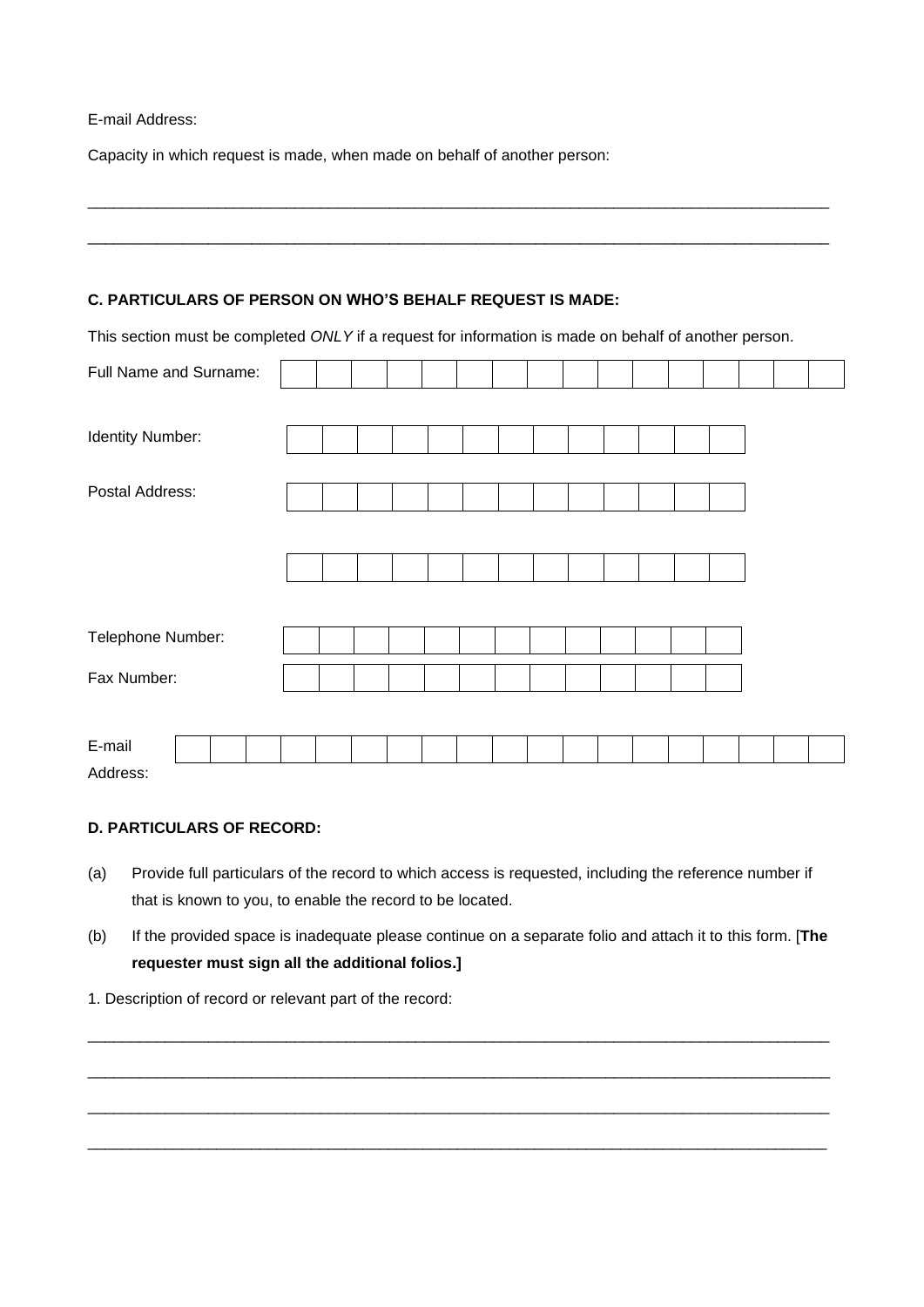2. Reference number, if available:

## 3. Any further particulars of record:

# **E. FEES**

(a) A request for access to a record, other than record containing Personal Information about yourself, will be processed only after a **request fee** has been paid.

\_\_\_\_\_\_\_\_\_\_\_\_\_\_\_\_\_\_\_\_\_\_\_\_\_\_\_\_\_\_\_\_\_\_\_\_\_\_\_\_\_\_\_\_\_\_\_\_\_\_\_\_\_\_\_\_\_\_\_\_\_\_\_\_\_\_\_\_\_\_\_\_\_\_\_\_\_\_\_\_\_\_\_\_\_\_

\_\_\_\_\_\_\_\_\_\_\_\_\_\_\_\_\_\_\_\_\_\_\_\_\_\_\_\_\_\_\_\_\_\_\_\_\_\_\_\_\_\_\_\_\_\_\_\_\_\_\_\_\_\_\_\_\_\_\_\_\_\_\_\_\_\_\_\_\_\_\_\_\_\_\_\_\_\_\_\_\_\_\_\_\_\_

\_\_\_\_\_\_\_\_\_\_\_\_\_\_\_\_\_\_\_\_\_\_\_\_\_\_\_\_\_\_\_\_\_\_\_\_\_\_\_\_\_\_\_\_\_\_\_\_\_\_\_\_\_\_\_\_\_\_\_\_\_\_\_\_\_\_\_\_\_\_\_\_\_\_\_\_\_\_\_\_\_\_\_\_\_\_

\_\_\_\_\_\_\_\_\_\_\_\_\_\_\_\_\_\_\_\_\_\_\_\_\_\_\_\_\_\_\_\_\_\_\_\_\_\_\_\_\_\_\_\_\_\_\_\_\_\_\_\_\_\_\_\_\_\_\_\_\_\_\_\_\_\_\_\_\_\_\_\_\_\_\_\_\_\_\_\_\_\_\_\_\_\_

\_\_\_\_\_\_\_\_\_\_\_\_\_\_\_\_\_\_\_\_\_\_\_\_\_\_\_\_\_\_\_\_\_\_\_\_\_\_\_\_\_\_\_\_\_\_\_\_\_\_\_\_\_\_\_\_\_\_\_\_\_\_\_\_\_\_\_\_\_\_\_\_\_\_\_\_\_\_\_\_\_\_\_\_\_\_

\_\_\_\_\_\_\_\_\_\_\_\_\_\_\_\_\_\_\_\_\_\_\_\_\_\_\_\_\_\_\_\_\_\_\_\_\_\_\_\_\_\_\_\_\_\_\_\_\_\_\_\_\_\_\_\_\_\_\_\_\_\_\_\_\_\_\_\_\_\_\_\_\_\_\_\_\_\_\_\_\_\_\_\_\_\_

\_\_\_\_\_\_\_\_\_\_\_\_\_\_\_\_\_\_\_\_\_\_\_\_\_\_\_\_\_\_\_\_\_\_\_\_\_\_\_\_\_\_\_\_\_\_\_\_\_\_\_\_\_\_\_\_\_\_\_\_\_\_\_\_\_\_\_\_\_\_\_\_\_\_\_\_\_\_\_\_\_\_\_\_\_\_

\_\_\_\_\_\_\_\_\_\_\_\_\_\_\_\_\_\_\_\_\_\_\_\_\_\_\_\_\_\_\_\_\_\_\_\_\_\_\_\_\_\_\_\_\_\_\_\_\_\_\_\_\_\_\_\_\_\_\_\_\_\_\_\_\_\_\_\_\_\_\_\_\_\_\_\_\_\_\_\_\_\_\_\_\_\_

- (b) You will be notified of the amount required to be paid.
- (c) The **fee payable for access** to a record depends on the form in which access is required and the reasonable time required to search for and prepare a record.

\_\_\_\_\_\_\_\_\_\_\_\_\_\_\_\_\_\_\_\_\_\_\_\_\_\_\_\_\_\_\_\_\_\_\_\_\_\_\_\_\_\_\_\_\_\_\_\_\_\_\_\_\_\_\_\_\_\_\_\_\_\_\_\_\_\_\_\_\_\_\_\_\_\_\_\_\_\_\_\_\_\_\_\_\_\_

\_\_\_\_\_\_\_\_\_\_\_\_\_\_\_\_\_\_\_\_\_\_\_\_\_\_\_\_\_\_\_\_\_\_\_\_\_\_\_\_\_\_\_\_\_\_\_\_\_\_\_\_\_\_\_\_\_\_\_\_\_\_\_\_\_\_\_\_\_\_\_\_\_\_\_\_\_\_\_\_\_\_\_\_\_\_

\_\_\_\_\_\_\_\_\_\_\_\_\_\_\_\_\_\_\_\_\_\_\_\_\_\_\_\_\_\_\_\_\_\_\_\_\_\_\_\_\_\_\_\_\_\_\_\_\_\_\_\_\_\_\_\_\_\_\_\_\_\_\_\_\_\_\_\_\_\_\_\_\_\_\_\_\_\_\_\_\_\_\_\_\_\_

\_\_\_\_\_\_\_\_\_\_\_\_\_\_\_\_\_\_\_\_\_\_\_\_\_\_\_\_\_\_\_\_\_\_\_\_\_\_\_\_\_\_\_\_\_\_\_\_\_\_\_\_\_\_\_\_\_\_\_\_\_\_\_\_\_\_\_\_\_\_\_\_\_\_\_\_\_\_\_\_\_\_\_\_\_\_

\_\_\_\_\_\_\_\_\_\_\_\_\_\_\_\_\_\_\_\_\_\_\_\_\_\_\_\_\_\_\_\_\_\_\_\_\_\_\_\_\_\_\_\_\_\_\_\_\_\_\_\_\_\_\_\_\_\_\_\_\_\_\_\_\_\_\_\_\_\_\_\_\_\_\_\_\_\_\_\_\_\_\_\_\_\_

\_\_\_\_\_\_\_\_\_\_\_\_\_\_\_\_\_\_\_\_\_\_\_\_\_\_\_\_\_\_\_\_\_\_\_\_\_\_\_\_\_\_\_\_\_\_\_\_\_\_\_\_\_\_\_\_\_\_\_\_\_\_\_\_\_\_\_\_\_\_\_\_\_\_\_\_\_\_\_\_\_\_\_\_\_\_

\_\_\_\_\_\_\_\_\_\_\_\_\_\_\_\_\_\_\_\_\_\_\_\_\_\_\_\_\_\_\_\_\_\_\_\_\_\_\_\_\_\_\_\_\_\_\_\_\_\_\_\_\_\_\_\_\_\_\_\_\_\_\_\_\_\_\_\_\_\_\_\_\_\_\_\_\_\_\_\_\_\_\_\_\_\_

(d) If you qualify for exemption of the payment of any fee, please state the reason for exemption.

#### *Note: Refer Annexure A for Fees*

Reason for exemption from payment of fees:

# **F. FORM OF ACCESS TO RECORD**

If you are prevented by a disability from reading, viewing or listening to the record in the form of access provided for in 1 to 4 hereunder, state your disability and indicate in which form the record is required.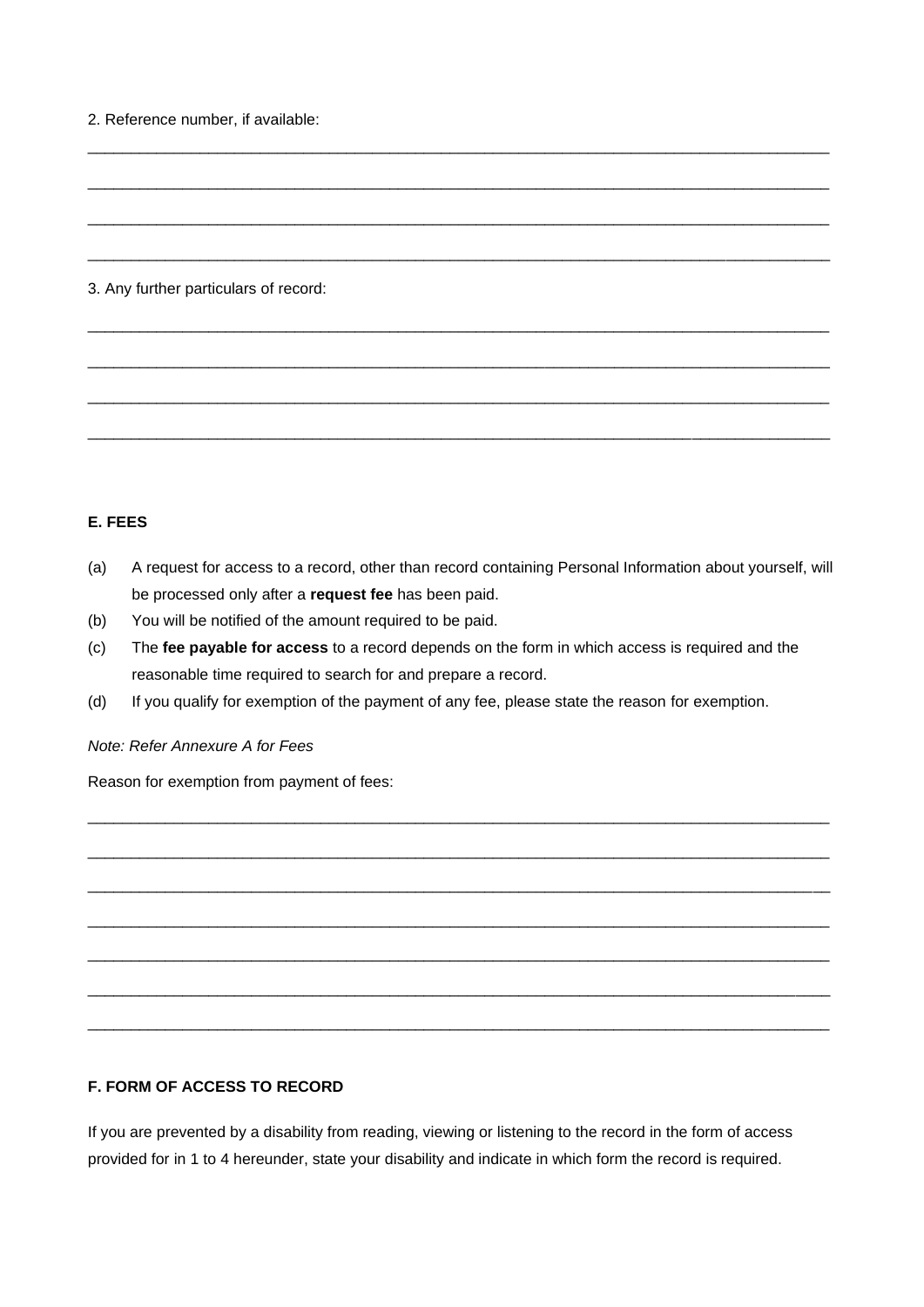| Disability:                       |  |  |
|-----------------------------------|--|--|
|                                   |  |  |
|                                   |  |  |
|                                   |  |  |
|                                   |  |  |
|                                   |  |  |
|                                   |  |  |
|                                   |  |  |
| Form in which record is required: |  |  |
|                                   |  |  |
|                                   |  |  |
|                                   |  |  |
|                                   |  |  |
|                                   |  |  |
|                                   |  |  |

# **Mark the appropriate box with an "X" NOTES**:

- (a) Your indication as to the required form of access depends on the form in which the record is available.
- (b) Access in the form requested may be refused in certain circumstances. In such a case you will be informed if access will be granted in another form.
- (c) The fee payable for access to the record, if any, will be determined partly by the form in which access is requested.

| 1. If the record is in written or printed form:                                                                                                          |                                                                                          |  |                                                                                                                 |                      |  |  |                                                  |    |  |
|----------------------------------------------------------------------------------------------------------------------------------------------------------|------------------------------------------------------------------------------------------|--|-----------------------------------------------------------------------------------------------------------------|----------------------|--|--|--------------------------------------------------|----|--|
|                                                                                                                                                          | Copy of record*                                                                          |  |                                                                                                                 | Inspection of record |  |  |                                                  |    |  |
| 2. If record consists of visual images: (this includes photographs, slides, video recordings,<br>computer-generated images, sketches, etc.)              |                                                                                          |  |                                                                                                                 |                      |  |  |                                                  |    |  |
|                                                                                                                                                          | View the images                                                                          |  | Copy of the images*                                                                                             |                      |  |  | Transcription of the images*                     |    |  |
|                                                                                                                                                          | 3. If record consists of recorded words or information which can be reproduced in sound: |  |                                                                                                                 |                      |  |  |                                                  |    |  |
|                                                                                                                                                          | Listen to the soundtrack (audio<br>cassette)                                             |  |                                                                                                                 | document)            |  |  | Transcription of soundtrack* (written or printed |    |  |
| 4. If record is held on computer or in an electronic or machine-readable form:                                                                           |                                                                                          |  |                                                                                                                 |                      |  |  |                                                  |    |  |
|                                                                                                                                                          | Printed copy of record                                                                   |  | Printed copy of<br>Copy in computer readable<br>information derived<br>form <sup>*</sup> (memory stick)<br>from |                      |  |  |                                                  |    |  |
| * If you requested a copy or transcription of a record (above), do you wish for a<br>copy or transcription to be posted to you? A postal fee is payable. |                                                                                          |  |                                                                                                                 |                      |  |  | Yes                                              | No |  |
|                                                                                                                                                          |                                                                                          |  |                                                                                                                 |                      |  |  |                                                  |    |  |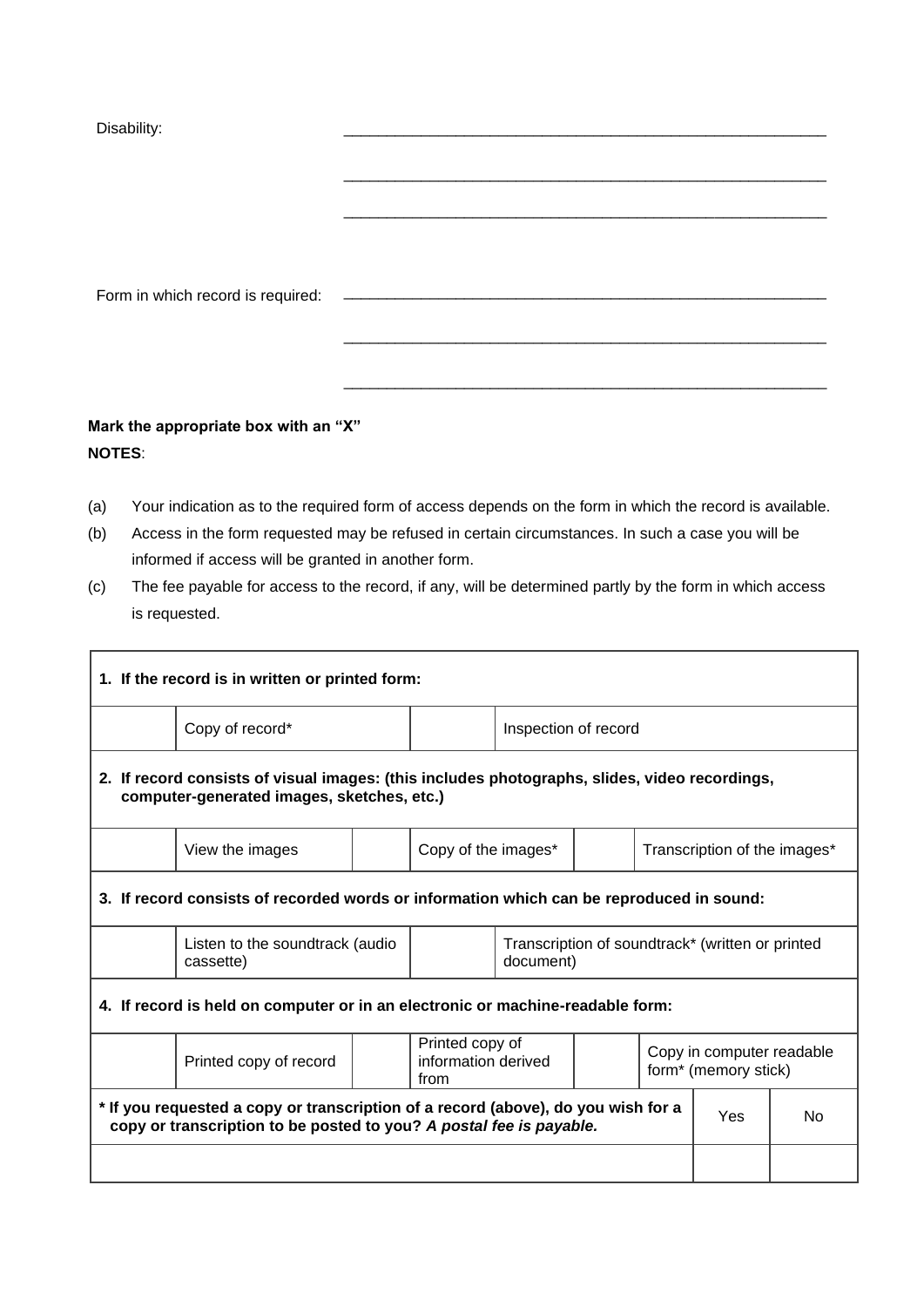# **G. PARTICULARS OF RIGHT TO BE EXERCISED OR PROTECTED:**

If the provided space is inadequate, please continue on a separate folio and attach it to this form. [*The requester must sign all the additional folios]*

\_\_\_\_\_\_\_\_\_\_\_\_\_\_\_\_\_\_\_\_\_\_\_\_\_\_\_\_\_\_\_\_\_\_\_\_\_\_\_\_\_\_\_\_\_\_\_\_\_\_\_\_\_\_\_\_\_\_\_\_\_\_\_\_\_\_\_\_\_\_\_\_\_\_\_\_\_\_\_\_\_\_\_\_\_\_

\_\_\_\_\_\_\_\_\_\_\_\_\_\_\_\_\_\_\_\_\_\_\_\_\_\_\_\_\_\_\_\_\_\_\_\_\_\_\_\_\_\_\_\_\_\_\_\_\_\_\_\_\_\_\_\_\_\_\_\_\_\_\_\_\_\_\_\_\_\_\_\_\_\_\_\_\_\_\_\_\_\_\_\_\_\_

\_\_\_\_\_\_\_\_\_\_\_\_\_\_\_\_\_\_\_\_\_\_\_\_\_\_\_\_\_\_\_\_\_\_\_\_\_\_\_\_\_\_\_\_\_\_\_\_\_\_\_\_\_\_\_\_\_\_\_\_\_\_\_\_\_\_\_\_\_\_\_\_\_\_\_\_\_\_\_\_\_\_\_\_\_\_

\_\_\_\_\_\_\_\_\_\_\_\_\_\_\_\_\_\_\_\_\_\_\_\_\_\_\_\_\_\_\_\_\_\_\_\_\_\_\_\_\_\_\_\_\_\_\_\_\_\_\_\_\_\_\_\_\_\_\_\_\_\_\_\_\_\_\_\_\_\_\_\_\_\_\_\_\_\_\_\_\_\_\_\_\_\_

\_\_\_\_\_\_\_\_\_\_\_\_\_\_\_\_\_\_\_\_\_\_\_\_\_\_\_\_\_\_\_\_\_\_\_\_\_\_\_\_\_\_\_\_\_\_\_\_\_\_\_\_\_\_\_\_\_\_\_\_\_\_\_\_\_\_\_\_\_\_\_\_\_\_\_\_\_\_\_\_\_\_\_\_\_\_

1. Indicate which right is to be exercised or protected:

2. Explain why the requested record is required for the exercising or protection of the aforementioned right:

\_\_\_\_\_\_\_\_\_\_\_\_\_\_\_\_\_\_\_\_\_\_\_\_\_\_\_\_\_\_\_\_\_\_\_\_\_\_\_\_\_\_\_\_\_\_\_\_\_\_\_\_\_\_\_\_\_\_\_\_\_\_\_\_\_\_\_\_\_\_\_\_\_\_\_\_\_\_\_\_\_\_\_\_\_\_

\_\_\_\_\_\_\_\_\_\_\_\_\_\_\_\_\_\_\_\_\_\_\_\_\_\_\_\_\_\_\_\_\_\_\_\_\_\_\_\_\_\_\_\_\_\_\_\_\_\_\_\_\_\_\_\_\_\_\_\_\_\_\_\_\_\_\_\_\_\_\_\_\_\_\_\_\_\_\_\_\_\_\_\_\_\_

\_\_\_\_\_\_\_\_\_\_\_\_\_\_\_\_\_\_\_\_\_\_\_\_\_\_\_\_\_\_\_\_\_\_\_\_\_\_\_\_\_\_\_\_\_\_\_\_\_\_\_\_\_\_\_\_\_\_\_\_\_\_\_\_\_\_\_\_\_\_\_\_\_\_\_\_\_\_\_\_\_\_\_\_\_\_

\_\_\_\_\_\_\_\_\_\_\_\_\_\_\_\_\_\_\_\_\_\_\_\_\_\_\_\_\_\_\_\_\_\_\_\_\_\_\_\_\_\_\_\_\_\_\_\_\_\_\_\_\_\_\_\_\_\_\_\_\_\_\_\_\_\_\_\_\_\_\_\_\_\_\_\_\_\_\_\_\_\_\_\_\_\_

\_\_\_\_\_\_\_\_\_\_\_\_\_\_\_\_\_\_\_\_\_\_\_\_\_\_\_\_\_\_\_\_\_\_\_\_\_\_\_\_\_\_\_\_\_\_\_\_\_\_\_\_\_\_\_\_\_\_\_\_\_\_\_\_\_\_\_\_\_\_\_\_\_\_\_\_\_\_\_\_\_\_\_\_\_\_

# **H. NOTICE OF DECISION REGARDING REQUEST FOR ACCESS:**

You will be notified in writing whether your request has been approved / denied. If you wish to be informed thereof in another manner, please specify the manner and provide the necessary particulars to enable compliance with your request.

1. How would you prefer to be informed of the decision regarding your request for access to the record?

| Signed at _____________________________this __________ day of ____________________20_______. |  |  |
|----------------------------------------------------------------------------------------------|--|--|

#### **\_\_\_\_\_\_\_\_\_\_\_\_\_\_\_\_\_\_\_\_\_\_\_\_\_\_\_\_\_\_\_ SIGNATURE OF REQUESTER/PERSON ON WHOSE BEHALF REQUEST IS MADE**